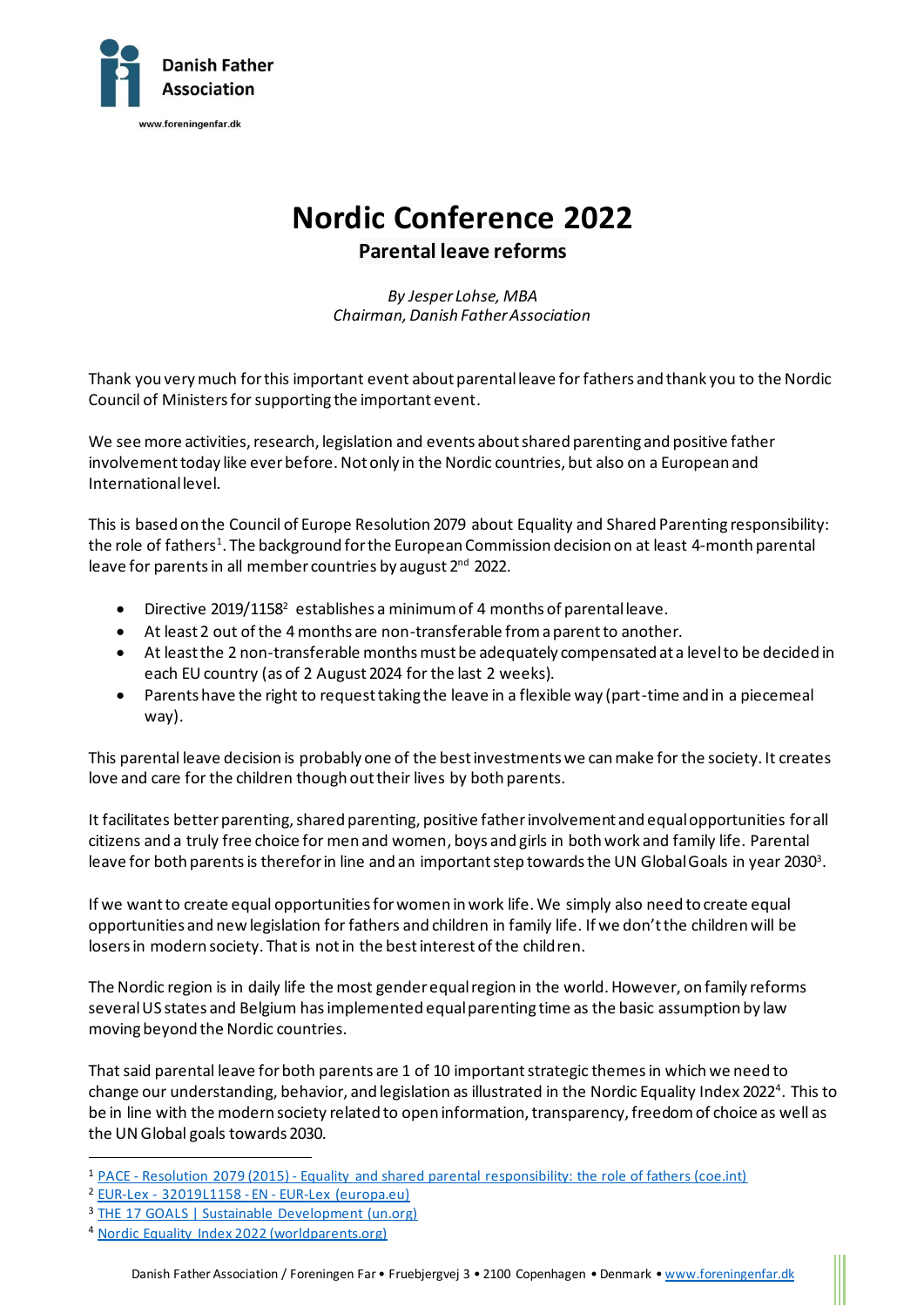



Nordic fathers that have had 3, 6 or 9 months of parental leave know that it is one of the greatest, most awarding and funniest experiences in life. They experience that later in life they have the same love and caring bond to their children as we traditionally have seen and talk about between mothers and children.

Parental leave for both parents is indeed positive for society, the families, and the children speaking to parents that have experience it and seen the positive effects.

Finland and Denmark have been behind Iceland, Sweden, and Norway on parental leave for father, but both countries have made new law reforms starting August 2<sup>nd</sup>, 2022.

The Danish Parliament have decided new parental leave legislation giving both parents 50% /50% equal rights to 24 months of parental leave with 11 weeks being non-transferable and 13 weeks transferable by the parent to the other parent.

The reforms look great, but as with most Nordic reforms it must work in all family forms both when parents are living together and not, which applies for 33-50% of the Nordic children today. The Nordic reforms therefore could be behind even when they are decided. It is an important human rights challenge currently to secure children and parents in all family forms by the ministries in the family law.

## **Nordic Surveys**

The Danish Fathers Association have asked 2000 fathers<sup>5</sup> about their experiences and challenges on paternity leave. A new Nordic survey with approx. 4500 Nordic fathers<sup>6</sup> will soon be published with almost identical results on parental leave for fathers.

<sup>&</sup>lt;sup>5</sup> Christine Simon, Harvard and Jesper Lohse, MB[A https://youtu.be/-JQ0tqyavNA](https://youtu.be/-JQ0tqyavNA)

<sup>6</sup> Coming soon on worldparents.org